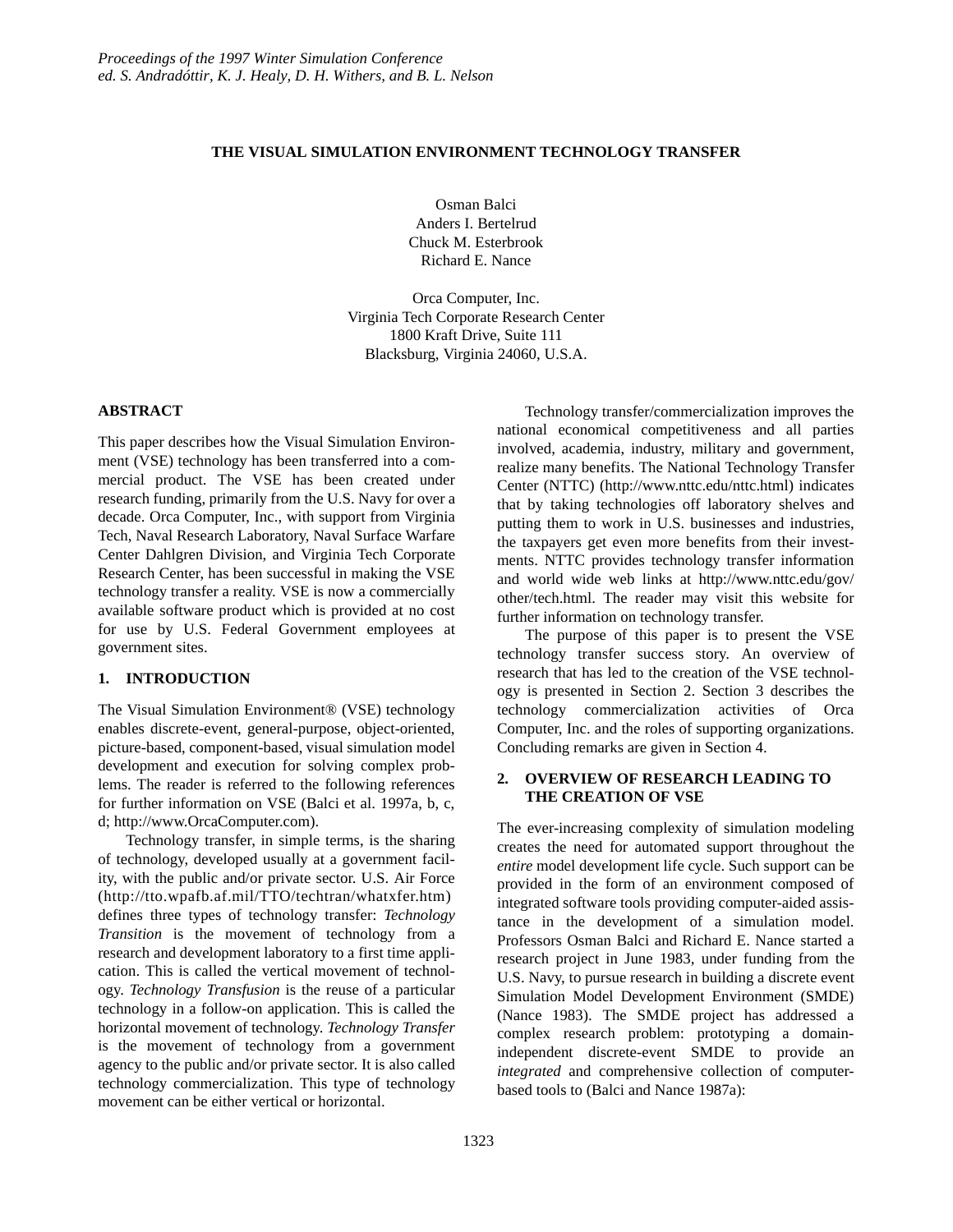- offer cost-effective, integrated and automated support of model development throughout the entire model life cycle;
- improve the model quality by effectively assisting in the quality assurance of the model;
- significantly increase the efficiency and productivity of the project team; and
- substantially decrease the model development time.

Guided by the fundamental requirements identified by Balci (1986b), incremental development, evolutionary prototyping, and rapid prototyping approaches have been used to develop the prototypes of SMDE tools on a Sun computer workstation. The object-oriented paradigm, enunciated by the Conical Methodology (Nance 1987, 1994), has furnished the underpinnings of the SMDE research environment (the collection of tool prototypes). An overview of the SMDE architecture and prototype tools is given by Balci and Nance (1992).

In 1987, the research project began investigating visualization and increased emphasis on the use of the object-oriented paradigm. As a result, a Visual Simulation Support Environment (VSSE) research prototype was developed in April 1992 (Derrick 1988, 1992; Derrick and Balci 1994, 1995, 1997).

Based on the experience gained from the use of the SMDE and VSSE prototypes, development of the Visual Simulation Environment (VSE) started in August 1992 under the object-oriented software engineering environment of the Unix-based NEXTSTEP operating system. A fully functional research prototype of VSE was developed at Virginia Tech in July 1995 (Balci et al. 1995).

Contributors and their contributions to the SMDE, VSSE, and VSE projects at Virginia Tech are listed in [Table 1.](#page-2-0)

### **3. VSE TECHNOLOGY TRANSFER**

The research that has led to the creation of the VSE technology has been conducted, primarily through funding from the U.S. Navy between 1983 and 1995, at Virginia Tech Department of Computer Science and Systems Research Center.

*Virginia Tech*, founded in 1872, is the largest university in the state of Virginia with about 25,000 students. One of the leading universities in the nation in terms of technology transfer, Virginia Tech provides the services of the following organizations in order to facilitate technology transfer/commercialization.

*Virginia Tech Corporate Research Center* (VTCRC) is an economic development initiative of the Virginia Tech Foundation in cooperation with Virginia Tech. The VTCRC's mission is to build creative partnerships between Virginia Tech's world-class research programs

and private/public enterprises. (http://www.g3.net/crc) VTCRC currently has over 50 tenant companies employing over 800 people.

*Virginia Tech Intellectual Properties, Inc.* supports Virginia Tech through maximizing the return to the University from its research investment by balancing the following: (a) income generated by licensing and other activities related to university intellectual property; (b) sponsored research funding from licensees; (c) creation of new or start-up businesses and jobs; and (d) dissemination of university expertise to society (http:// www.vt.edu/admin/vtip/about.vtip.html).

*Virginia Tech Business/Technology Center* provides support services for entrepreneurial companies.

Orca Computer, Inc. was founded in May 1995 at VTCRC by the authors for the purpose of transferring the VSE technology into a commercial product. Under funding from the Naval Research Laboratory through the Naval Surface Warfare Center Dahlgren Division, Orca started the commercial development of VSE on August 1, 1995. [Table 2](#page-3-0) shows the commercial VSE release dates and the hosting software/hardware platforms.

Since the research that has led to the creation of the VSE technology has been primarily funded by the U.S. Navy, the U.S. Federal Government has intellectual property rights to VSE Version 1.0. Therefore, VSE commercial version 1.0 is provided at no cost for use by U.S. Federal Government employees at Federal Government sites.

## **4. CONCLUDING REMARKS**

The creation of VSE from research prototypes developed in the Simulation and Software Engineering Laboratory at Virginia Tech is an excellent example of the double return on investment from tax dollars invested in university research. Students educated in simulation and software engineering at all levels (i.e., B.S., M.S., Ph.D.) are making valuable contributions in their current professional positions in industry and academia. The names of some of them can be found elsewhere in these *Proceedings*. Moreover, the ideas and collective efforts of faculty and students have evolved into the basis for the VSE product, whose creation led to the founding of Orca Computer, Inc. As "icing on the cake," VSE Version 1.0 is available at no cost for use by U.S. Federal Government employees at government sites.

In our case, technology commercialization was the main reason why Orca Computer, Inc. was founded. As a result, Orca now hires people, pays taxes and contributes to the economical development of Southwest Virginia. The VSE technology transfer improves the national economical competitiveness in discrete-event simulation by way of the following business goals of Orca: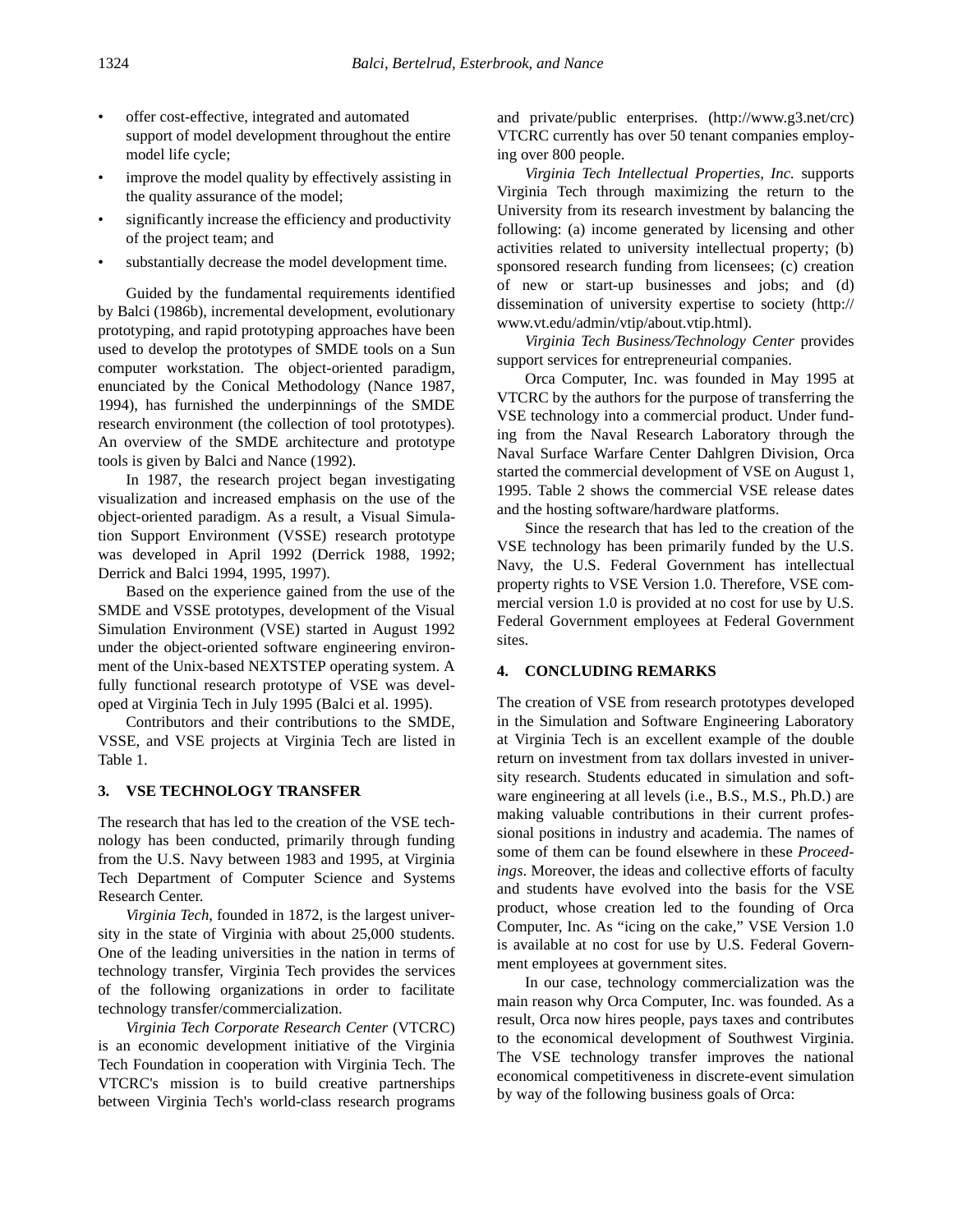<span id="page-2-0"></span>

| <b>Name</b>                                                                                         | Degree <sup>+</sup> | Year | Contribution                                                                                                                                                                                                  |  |
|-----------------------------------------------------------------------------------------------------|---------------------|------|---------------------------------------------------------------------------------------------------------------------------------------------------------------------------------------------------------------|--|
| Professor Osman Balci, Principal Investigator<br>Professor Richard E. Nance, Principal Investigator |                     |      | (Balci 1986a, b, 1987, 1988, 1989, 1990, 1994; Balci et al.<br>1990; Balci and Nance 1985, 1987a, b, 1989, 1992; Nance<br>1983, 1984, 1987, 1988, 1994; Nance and Arthur 1988; Nance<br>and Balci 1984, 1987) |  |
| Lynne F. Barger                                                                                     | M.S.                | 1986 | (Barger 1986; Barger and Nance 1986)                                                                                                                                                                          |  |
| James D. Beams                                                                                      | M.S.                | 1991 | (Beams 1991; Beams and Balci 1992)                                                                                                                                                                            |  |
| Anders I. Bertelrud                                                                                 | M.S.                | 1995 | (Bertelrud 1995; Balci et al. 1995)                                                                                                                                                                           |  |
| John L. Bishop                                                                                      | M.S.                | 1989 | (Bishop 1989; Bishop and Balci 1990)                                                                                                                                                                          |  |
| Charles W. Box                                                                                      | B.S.                | 1984 | (Box 1984)                                                                                                                                                                                                    |  |
| E. Joseph Derrick                                                                                   | Ph.D.               | 1992 | (Derrick 1988, 1992; Derrick and Balci 1994, 1995, 1997;<br>Derrick et al. 1989)                                                                                                                              |  |
| Chuck M. Esterbrook                                                                                 | B.S.                | 1996 | (Balci et al. 1995)                                                                                                                                                                                           |  |
| Valerie L. Frankel                                                                                  | M.S.                | 1987 | (Frankel 1987; Frankel and Balci 1989)                                                                                                                                                                        |  |
| Robert H. Hansen                                                                                    | M.S.                | 1984 | (Hansen 1984)                                                                                                                                                                                                 |  |
| Rajendra Harrichunder                                                                               | M.S.                | 1994 | (Harrichunder 1994)                                                                                                                                                                                           |  |
| Matthew C. Humphrey                                                                                 | B.S.                | 1985 | (Humphrey 1985)                                                                                                                                                                                               |  |
| Robert L. Moose, Jr.                                                                                | Ph.D.               | 1987 | (Moose 1983; Moose and Nance 1987a, b; Nance et al. 1984)                                                                                                                                                     |  |
| C. Michael Overstreet                                                                               | Ph.D.               | 1982 | (Nance and Overstreet 1987a, b; Overstreet and Nance 1985,<br>1986; Overstreet et al. 1987)                                                                                                                   |  |
| Ernest H. Page, Jr.                                                                                 | Ph.D.               | 1994 | (Page 1990, 1994)                                                                                                                                                                                             |  |
| Fred A. Puthoff                                                                                     | M.S.                | 1991 | (Puthoff 1991)                                                                                                                                                                                                |  |
| Ali Tuglu                                                                                           | M.S.                | 1995 | (Tuglu 1995)                                                                                                                                                                                                  |  |
| Jack C. Wallace                                                                                     | M.S.                | 1985 | (Wallace 1985, 1987; Wallace and Nance 1985)                                                                                                                                                                  |  |
| Richard B. Whitner                                                                                  | M.S.                | 1988 | (Whitner 1988; Whitner and Balci 1989)                                                                                                                                                                        |  |

Table 1: Contributors to the SMDE, VSSE, and VSE Projects at Virginia Tech

† All degrees are in Computer Science at Virginia Tech

- 1. Lead in the creation of a component-based simulation marketplace so that simulation technology users can realize significant economic benefits through
	- reduced costs of simulation projects,
	- enhanced credibility of models and simulation results, and
	- expanded applicability of less expensive technology.
- 2. Increase automation and productivity in simulation model development enabling
	- improved correctness, reliability and maintainability of simulation models and results,
	- reduced time to develop and test simulation models, and
	- increased amortization of costs through simulation model component reuse.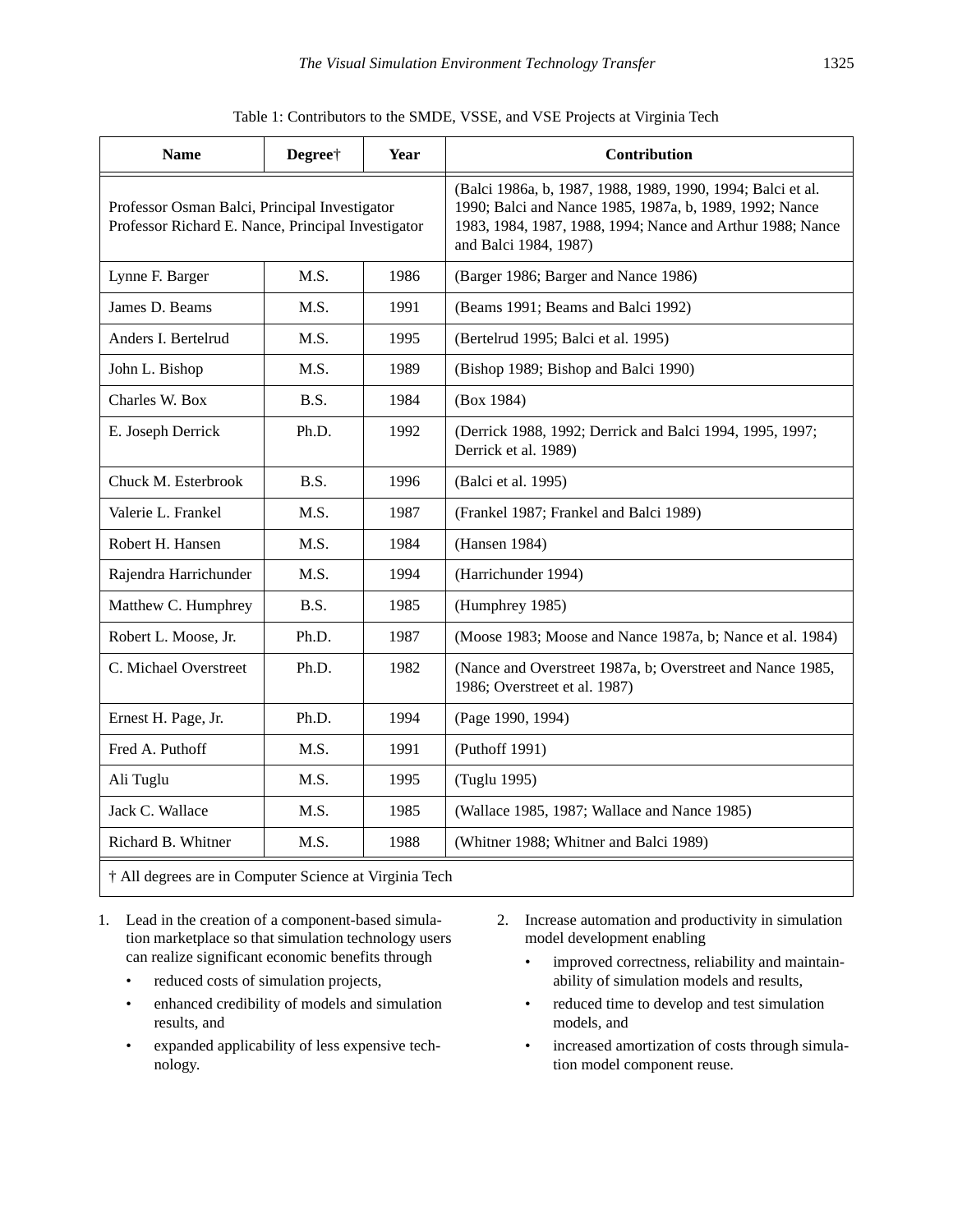| Operating<br><b>System</b>     | <b>Hardware</b><br><b>Platform</b>                     | Date<br><b>Shipping</b> |
|--------------------------------|--------------------------------------------------------|-------------------------|
| NEXTSTEP /<br>Mach Unix        | <b>Intel Pentium</b><br>Sun SPARC<br><b>HP PA-RISC</b> | Nov. 1, 1996            |
| <b>OPENSTEP/</b><br>Mach Unix  | <b>Intel Pentium</b>                                   | Mar. 1, 1997            |
| Windows NT 4.0                 | Intel Pentium                                          | Apr. 1, 1997            |
| Windows 95                     | Intel Pentium                                          | July 1, 1997            |
| New Macintosh<br>OS (Rhapsody) | PowerPC                                                | 1st Quarter<br>1998     |

<span id="page-3-0"></span>Table 2: VSE Release Dates and Supported Platforms

- 3. Increase the productivity of simulation modeling teams by
	- permitting specialists in the application domain to create higher fidelity, more accurate model components, and
	- providing a focus on discourse in model specification at a level far more comfortable to application domain users than a programming language.
- 4. Broaden the markets for simulation software and U.S. model and component producers by promoting
	- the creation of systematically reusable simulation model components,
	- increased interoperability among simulation modeling software and non-simulation software products, and
	- the convenient and ready adaptation of simulation model components and the creating software by potential foreign users.

# **ACKNOWLEDGMENTS**

The research that has led to the creation of the Visual Simulation Environment technology since 1983 has been sponsored in part by the U.S. Navy under research grants totaling \$1.2 million. Visual Simulation Environment is a registered trademark of Orca Computer, Inc. (http:// www.OrcaComputer.com)

### **REFERENCES**

- Balci, O. 1986a. Credibility assessment of simulation results. In *Proceedings of the 1986 Winter Simulation Conference*, J. R. Wilson, J. O. Henriksen, and S. D. Roberts, Eds. IEEE, Piscataway, NJ, 38-43.
- Balci, O. 1986b. Requirements for model development environments. *Computers & Operations Research* 13:53-67.
- Balci, O. 1987. Credibility assessment of simulation results: the state of the art. In *Proceedings of the Conference on Methodology and Validation*, O. Balci, Ed. Published as *Simulation Series 19*, 1, Jan. 1988, 19-25. SCS, San Diego, CA.
- Balci, O. 1988. The implementation of four conceptual frameworks for simulation modeling in high-level languages. In *Proceedings of the 1988 Winter Simulation Conference*, M. A. Abrams, P. L. Haigh, and J. C. Comfort, Eds. IEEE, Piscataway, NJ, 287-295.
- Balci, O. 1989. How to assess the acceptability and credibility of simulation results. In *Proceedings of the 1989 Winter Simulation Conference*, E. A. MacNair, K. J. Musselman, and P. Heidelberger, Eds. IEEE, Piscataway, NJ, 62-71.
- Balci, O. 1990. Guidelines for successful simulation studies. In *Proceedings of the 1990 Winter Simulation Conference*, O. Balci, R. P. Sadowski, and R. E. Nance, Eds. IEEE, Piscataway, NJ, 25-32.
- Balci, O. 1994. Validation, verification, and testing techniques throughout the life cycle of a simulation study. *Annals of Operations Research* 53:121-174.
- Balci, O., A. I. Bertelrud, C. M. Esterbrook, and R. E. Nance. 1995. A picture-based object-oriented visual simulation environment. In *Proceedings of the 1995 Winter Simulation Conference*, W. R. Lilegdon, D. Goldsman, C. Alexopoulos, and K. Kang, Eds. IEEE, Piscataway, NJ, 1333-1340.
- Balci, O., A. I. Bertelrud, C. M. Esterbrook, and R. E. Nance. 1997a. The visual simulation environment. In *Proceedings of the 11th European Simulation Multiconference*, A. R. Kaylan and A. Lehman, Eds. SCS, San Diego, CA, 61-68.
- Balci, O., A. I. Bertelrud, C. M. Esterbrook, and R. E. Nance. 1997b. Dynamic object decomposition in the visual simulation environment. In *Proceedings of the 11th European Simulation Multiconference*, A. R. Kaylan and A. Lehman, Eds. SCS, San Diego, CA, 69-73.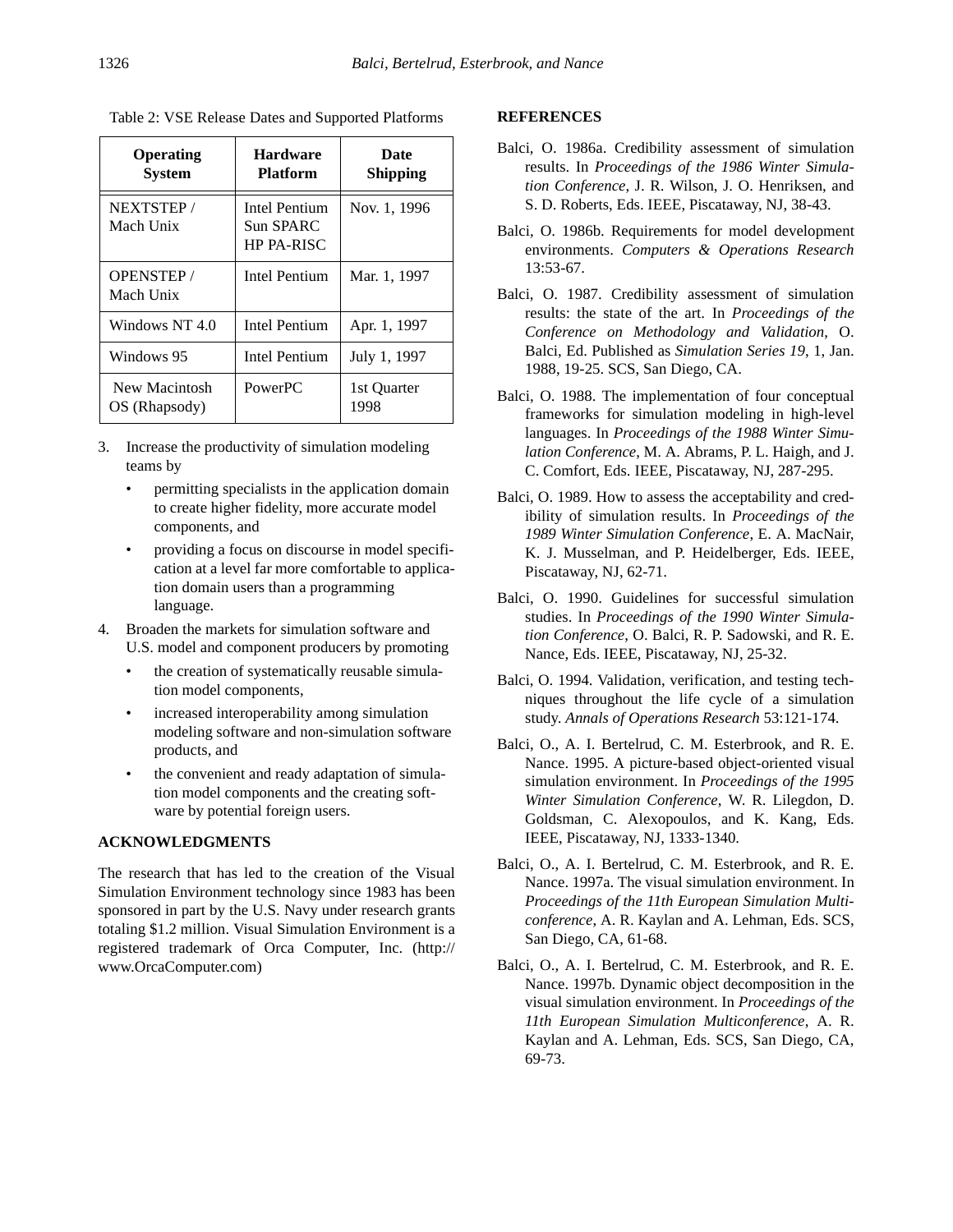- Balci, O., A. I. Bertelrud, C. M. Esterbrook, and R. E. Nance. 1997c. Developing a library of reusable model components by using the visual simulation environment. In *Proceedings of the 1997 Summer Computer Simulation Conference*, to appear. SCS, San Diego, CA.
- Balci, O., A. I. Bertelrud, C. M. Esterbrook, and R. E. Nance. 1997d. Introduction to the visual simulation environment. In *Proceedings of the 1997 Winter Simulation Conference*, D. Withers, B. L. Nelson, S. Andradóttir, and K. J. Healey, Eds. IEEE, Piscataway, NJ.
- Balci, O., and R. E. Nance. 1985. Formulated problem verification as an explicit requirement of model credibility. *Simulation* 45:76-86.
- Balci, O., and R. E. Nance. 1987a. Simulation model development environments: a research prototype. *Journal of the Operational Research Society* 38:753- 763.
- Balci, O., and R. E. Nance. 1987b. Simulation support: prototyping the automation-based paradigm. In *Proceedings of the 1987 Winter Simulation Conference*, A. Thesen, H. Grant, and W. D. Kelton, Eds. IEEE, Piscataway, NJ, 495-502.
- Balci, O., and R. E. Nance. 1989. Simulation model development: the multidimensionality of the computing technology pull. In *Impacts of Recent Computer Advances on Operations Research*, R. Sharda et al., Eds. Elsevier Science Publishing, New York, NY, 385-395.
- Balci, O., and R. E. Nance. 1992. The simulation model development environment: an overview. In *Proceedings of the 1992 Winter Simulation Conference*, R. C. Crain, J. R. Wilson, J. J. Swain, and D. Goldsman, Eds. IEEE, Piscataway, NJ, 726-736.
- Balci, O., R. E. Nance, E. J. Derrick, E. H. Page, and J. L. Bishop. 1990. Model generation issues in a simulation support environment. In *Proceedings of the 1990 Winter Simulation Conference*, O. Balci, R. P. Sadowski, and R. E. Nance, Eds. IEEE, Piscataway, NJ, 257-263.
- Barger, L. F. 1986. The model generator: a tool for simulation model definition, specification, and documentation. M.S. Thesis, Department of Computer Science, Virginia Tech, Blacksburg, VA, Aug.
- Barger, L. F., and R. E. Nance. 1986. Simulation model development: system specification techniques. Technical Report SRC-86-005, Systems Research Center, Virginia Tech, Blacksburg, VA, Aug.
- Beams, J. D. 1991. A premodels manager for the simulation model development environment. M.S. Thesis, Department of Computer Science, Virginia Tech, Blacksburg, VA, Sept.
- Beams, J. D., and O. Balci. 1992. Providing reusability and learning support in the simulation model development environment. Technical Report TR-92-03, Department of Computer Science, Virginia Tech, Blacksburg, VA, Mar.
- Bertelrud, A. I. 1995. An object-oriented simulator for the visual simulation environment. M.S. Thesis, Department of Computer Science, Virginia Tech, Blacksburg, VA, Sept.
- Bishop, J. L. 1989. General purpose visual simulation system. M.S. Thesis, Department of Computer Science, Virginia Tech, Blacksburg, VA, June.
- Bishop, J. L., and O. Balci. 1990. General purpose visual simulation system: a functional description. In *Proceedings of the 1990 Winter Simulation Conference*, O. Balci, R. P. Sadowski, and R. E. Nance, Eds. IEEE, Piscataway, NJ, 504-512.
- Box, C. W. 1984. A prototype of the premodels manager. MDE Project Memorandum, Department of Computer Science, Virginia Tech, Blacksburg, VA.
- Derrick, E. J. 1988. Conceptual frameworks for discrete event simulation modeling. M.S. Thesis, Department of Computer Science, Virginia Tech, Blacksburg, VA, Aug.
- Derrick, E. J. 1992. A visual simulation support environment based on a multifaceted conceptual framework. Ph.D. Dissertation, Department of Computer Science, Virginia Tech, Blacksburg, VA, Apr.
- Derrick, E. J., and O. Balci. 1994. Simulation model development using the DOMINO conceptual framework and the visual simulation support environment. In *Proceedings of the 1994 International Conference on Data and Knowledge Systems for Manufacturing and Engineering.* Chinese University of Hong Kong, Sha Tin, Hong Kong, 545-553.
- Derrick, E. J., and O. Balci. 1995. A visual simulation support environment based on the DOMINO conceptual framework. *Journal of Systems and Software* 31: 215-237.
- Derrick, E. J., and O. Balci. 1997. DOMINO: a multifaceted conceptual framework for visual simulation modeling. *INFOR – Canadian Journal of Operational Research and Information Processing* 35.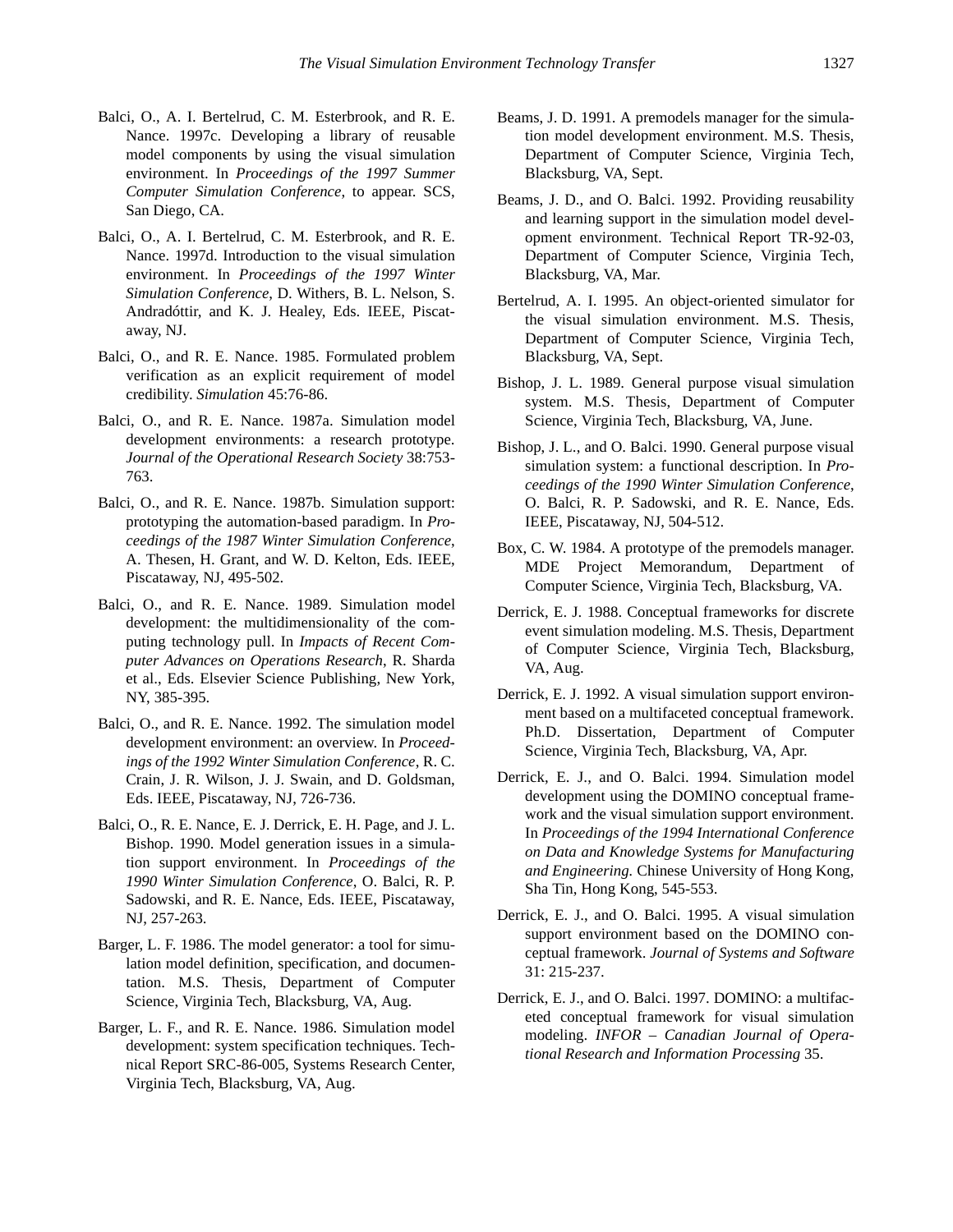- Derrick, E. J., O. Balci, and R. E. Nance. 1989. A comparison of selected conceptual frameworks for simulation modeling. In *Proceedings of the 1989 Winter Simulation Conference*, E. A. MacNair, K. J. Musselman, and P. Heidelberger, Eds. IEEE, Piscataway, NJ, 711-718.
- Frankel, V. L. 1987. A prototype assistance manager for the simulation model development environment. M.S. Thesis, Department of Computer Science, Virginia Tech, Blacksburg, VA, July.
- Frankel, V. L., and O. Balci. 1989. An on-line assistance system for the simulation model development environment. *International Journal of Man-Machine Studies* 31:699-716.
- Hansen, R. H. 1984. The model generator: a crucial element of the model development environment. M.S. Thesis, Department of Computer Science, Virginia Tech, Blacksburg, VA, Aug.
- Harrichunder, R. 1994. A learning support system for the visual simulation environment. M.S. Project Report, Department of Computer Science, Virginia Tech, Blacksburg, VA, Sept.
- Humphrey, M. C. 1985. The command language interpreter for the model development environment: design and implementation. Technical Report SRC-85-011, Systems Research Center, Virginia Tech, Blacksburg, VA.
- Moose, R. L., Jr. 1983. Proposal for a model development environment command language interpreter. Technical Report SRC-85-012, Systems Research Center, Virginia Tech, Blacksburg, VA, Dec.
- Moose, R. L., Jr., and R. E. Nance. 1987a. Model analysis in a model development environment. Technical Report SRC-87-010, Systems Research Center, Virginia Tech, Blacksburg, VA, July.
- Moose, R. L., Jr., and R. E. Nance. 1987b. The design and development of an analyzer for discrete event model specifications. In *Impacts of Recent Computer Advances on Operations Research*, R. Sharda et al., Eds. Elsevier Science Publishing, New York, NY, 407-421.
- Nance, R. E. 1983. A tutorial view of simulation model development. In *Proceedings of the 1983 Winter Simulation Conference*, S. Roberts, J. Banks, and B. Schmeiser, Eds. IEEE, Piscataway, NJ, 325-331.
- Nance, R. E. 1984. Model development revisited. In *Proceedings of the 1984 Winter Simulation Conference*, S. Sheppard, U. W. Pooch, and C. D. Pegden, Eds. IEEE, Piscataway, NJ, 75-80.
- Nance, R. E. 1987. The conical methodology: a framework for simulation model development. In *Proceedings of the Conference on Methodology and Validation*, O. Balci, Ed. Published as *Simulation Series 19*, 1, Jan. 1988, 38-43. SCS, San Diego, CA.
- Nance, R. E. 1988. Contemplations of a simulated navel or recognizing the seers among the peers. Technical Report SRC-88-004, Systems Research Center, Virginia Tech, Blacksburg, VA, Jan.
- Nance, R. E. 1994. The conical methodology and the evolution of simulation model development. *Annals of Operations Research* 53:1-45.
- Nance, R. E., and J. D. Arthur. 1988. The methodology roles in the realization of a model development environment. In *Proceedings of the 1988 Winter Simulation Conference*, M. A. Abrams, P. L. Haigh, and J. C. Comfort, Eds. IEEE, Piscataway, NJ, 220-225.
- Nance, R. E., and O. Balci. 1984. A model development environment for combat systems experimentation. Final Report for FY 84 to the Naval Sea Systems Command and the Office of Naval Research, Virginia Tech, Blacksburg, VA, Oct.
- Nance, R. E., and O. Balci. 1987. Simulation model management objectives and requirements. In *Systems and Control Encyclopedia: Theory, Technology, Applications*, M. G. Singh, Ed. Pergamon Press, Oxford, 4328-4333.
- Nance, R. E., O. Balci, and R. L. Moose, Jr. 1984. Evaluation of the UNIX host for a model development environment. In *Proceedings of the 1984 Winter Simulation Conference*, S. Sheppard, U. W. Pooch, and C. D. Pegden, Eds. IEEE, Piscataway, NJ, 577- 584.
- Nance, R. E., and C. M. Overstreet. 1987a. Diagnostic assistance using digraph representations of discrete event simulation model specifications. *Transactions of the Society for Computer Simulation* 4:33-57.
- Nance, R. E., and C. M. Overstreet. 1987b. Exploring the forms of model diagnosis in a simulation support environment. In *Proceedings of the 1987 Winter Simulation Conference*, A. Thesen, H. Grant, W. D. Kelton, Eds. IEEE, Piscataway, NJ, 590-596.
- Overstreet, C. M., and R. E. Nance. 1985. A specification language to assist in analysis of discrete event simulation models. *Communications of the ACM* 28:190- 201.
- Overstreet, C. M., and R. E. Nance. 1986. World view based discrete event model simplification. In *Modeling and Simulation Methodology in the Artificial Intelligence Era*, M. S. Elzas, T. I. Ören, and B. P. Zeigler, Eds. North-Holland, Amsterdam, 165-179.